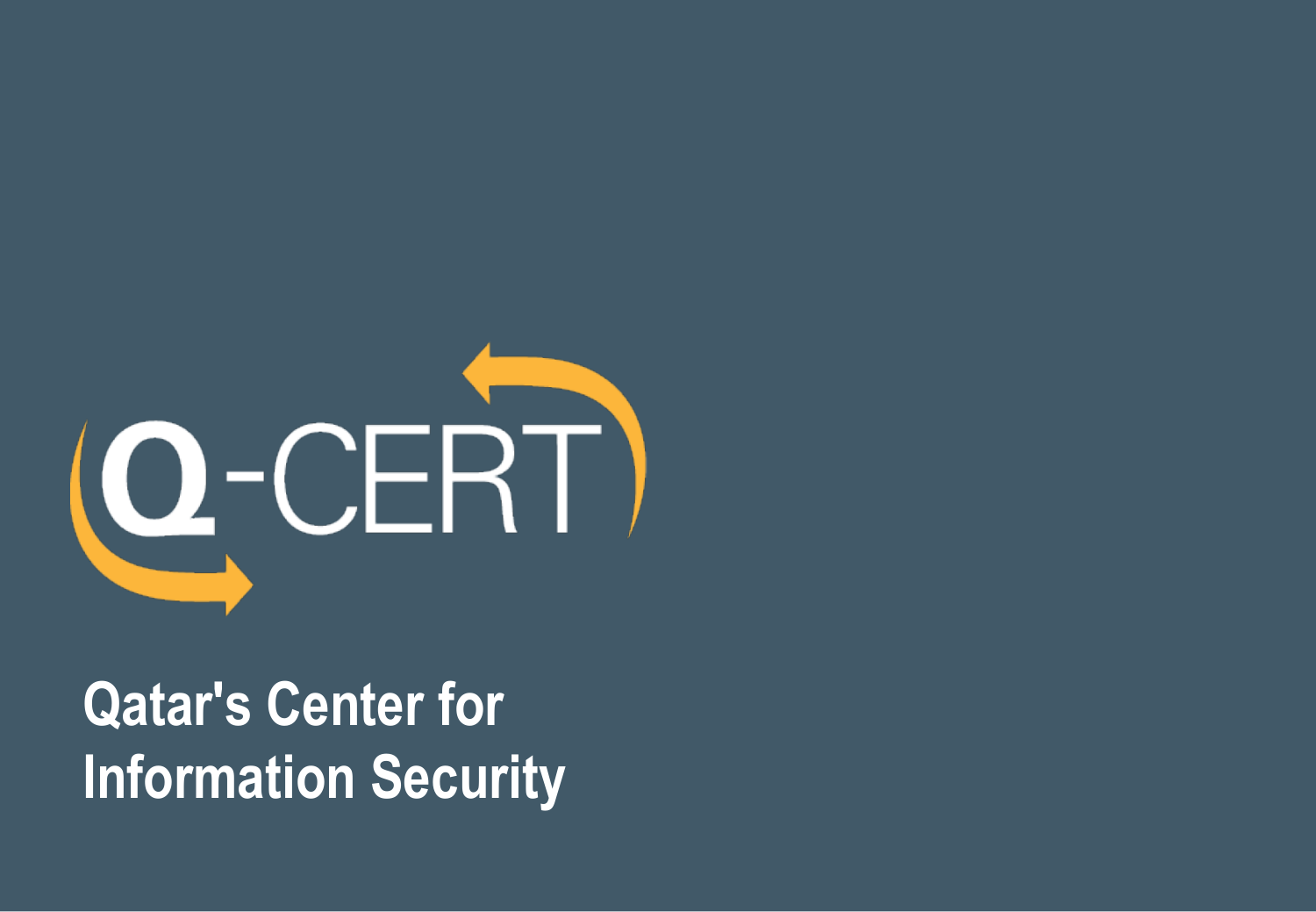### **What is Q-CERT?**



▶ Qatar's National Center for Information Security.

▶ An ictQATAR initiative.

▶ Works with organizations who deliver critical services in Qatar.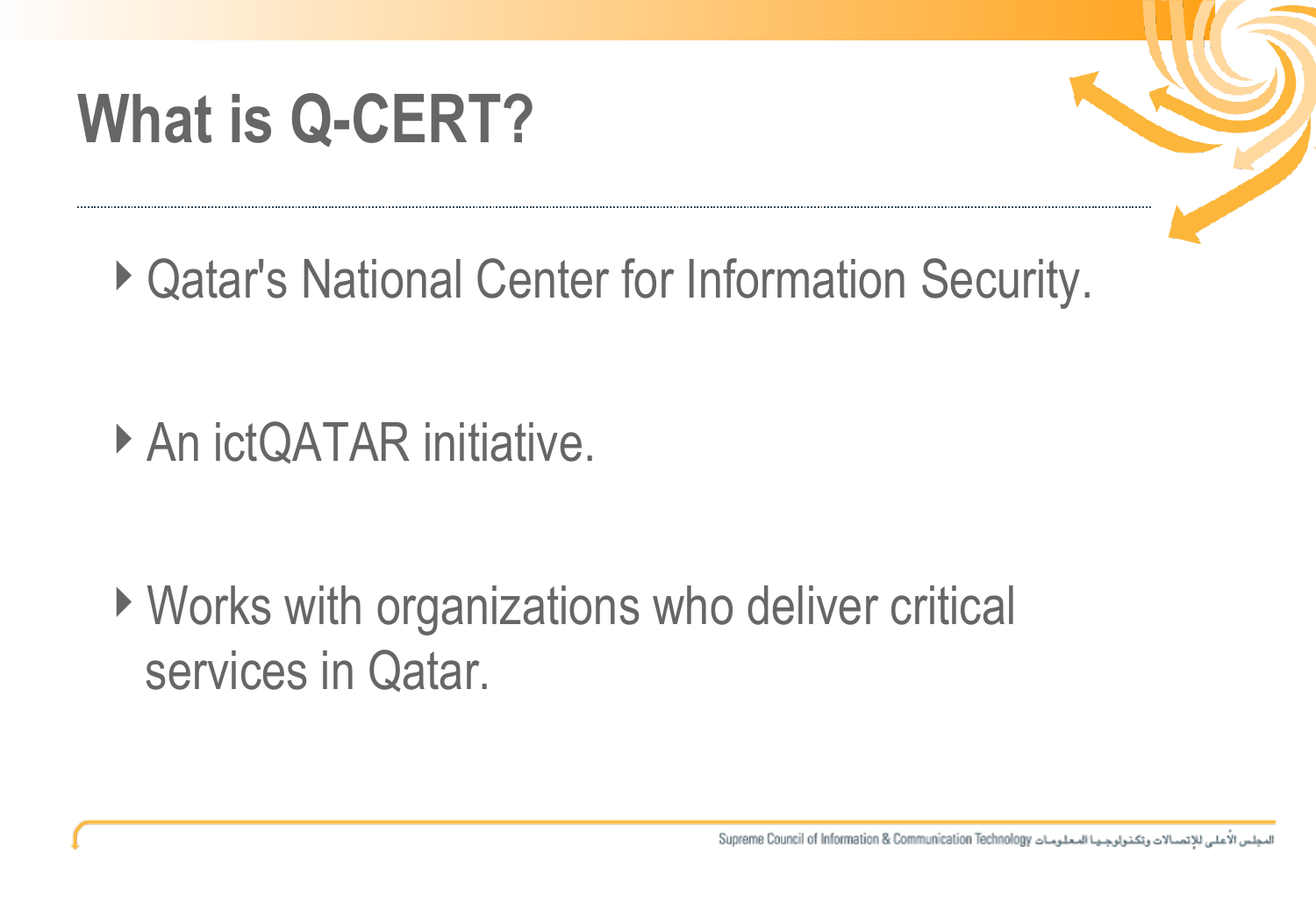## **Types of Assistance**

- Proactive: risk management, security information, training, helping you build your incident management capability
- ▶ Reactive: helping to resolve security incidents
- ▶ Specialized: based on the needs of the organization

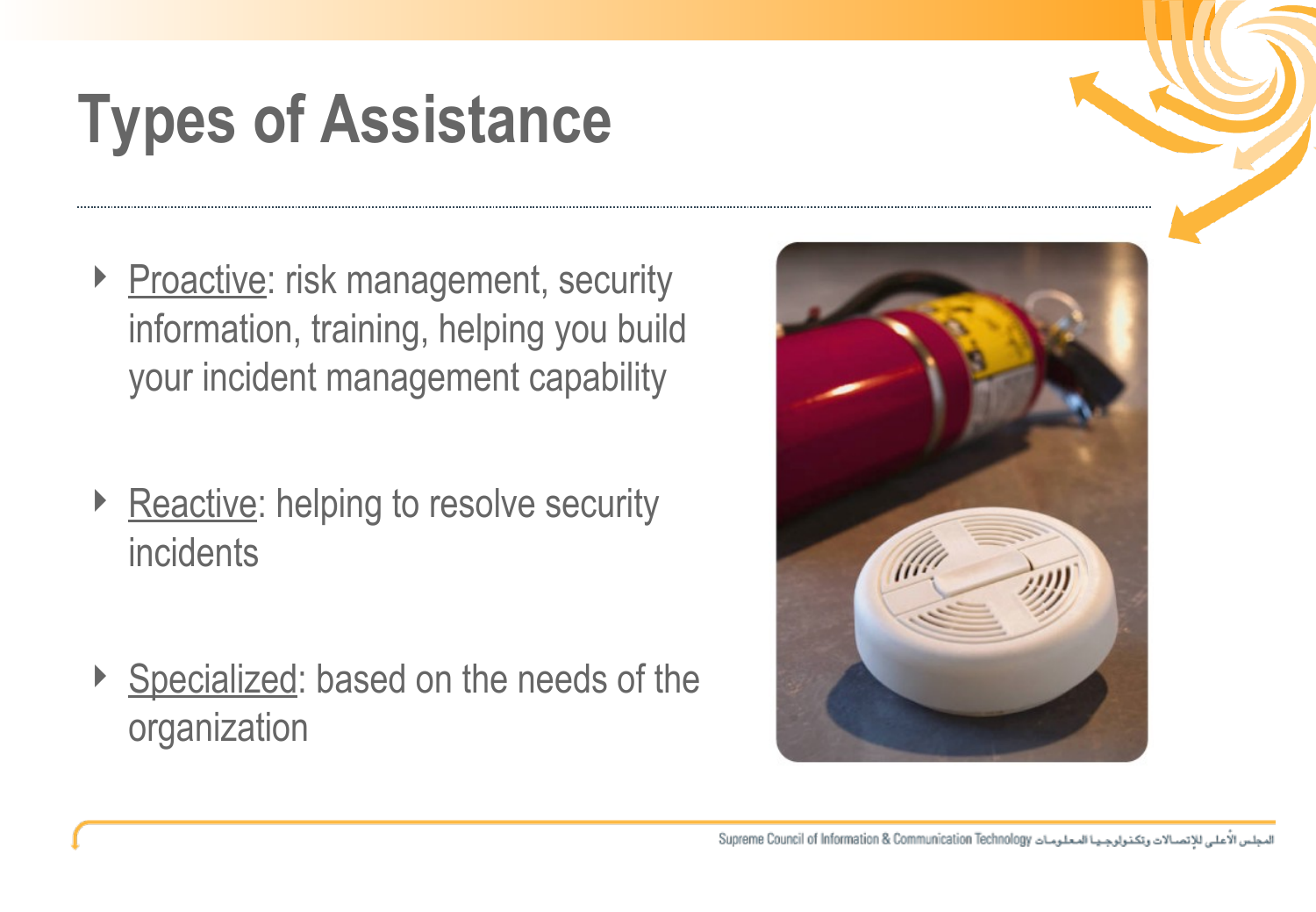

#### **Q-CERT Critical Infrastructure Protection**

- Help CSOs to assess their security posture & identify critical processes/assets:
	- Risk/Security assessment, gap analysis
	- Review of policies and procedures
	- Review of security architectures
- Act as trusted, independent advisors.
- **Provide strategic guidance on security** program implementation, governance & compliance.

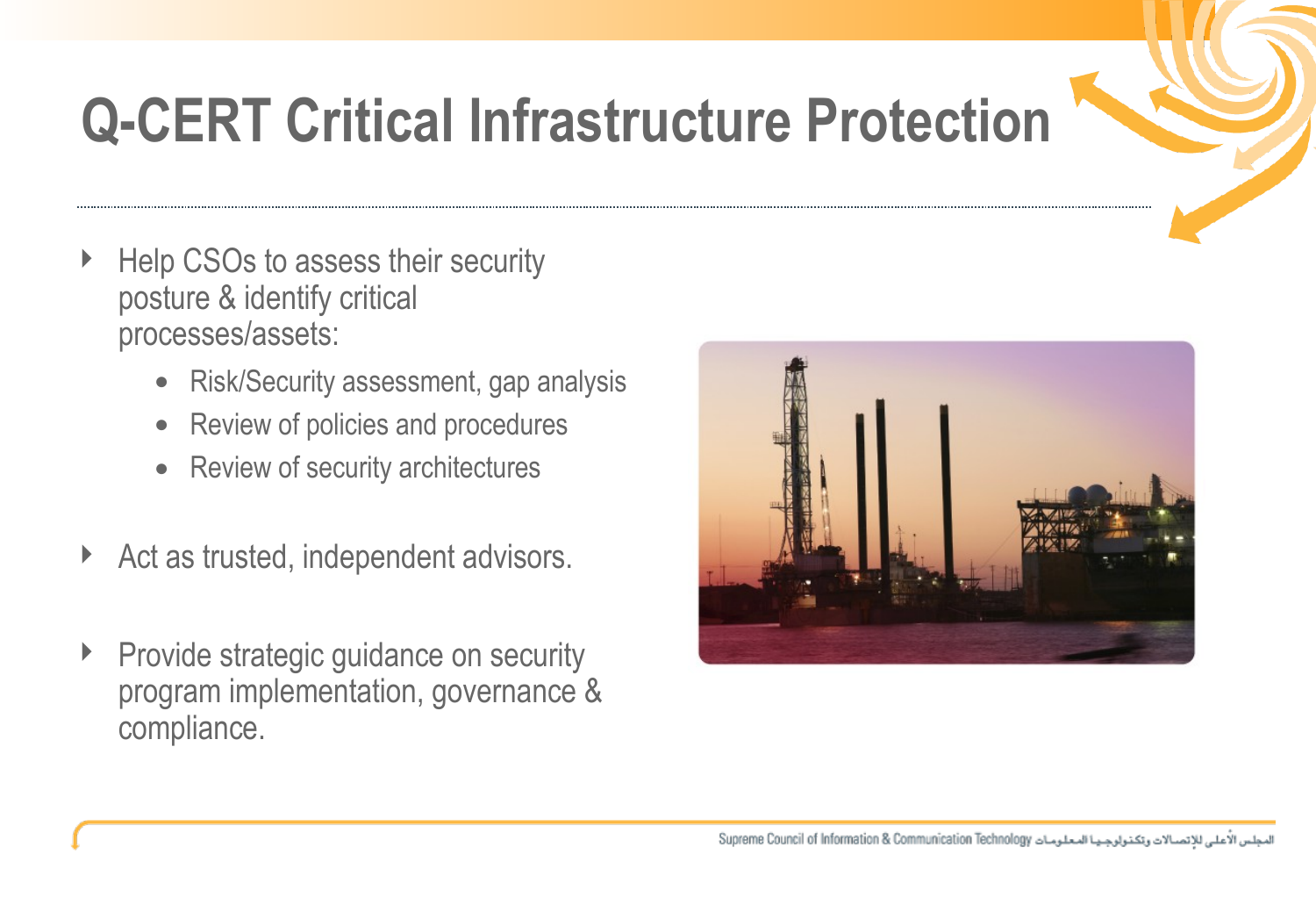#### **Q-CERT Outreach, Awareness, and Training**

Offerings for:

- ▶ Senior executives
- IT managers
- $\triangleright$  IT staff
- ▶ Incident analysts
- ▶ General public

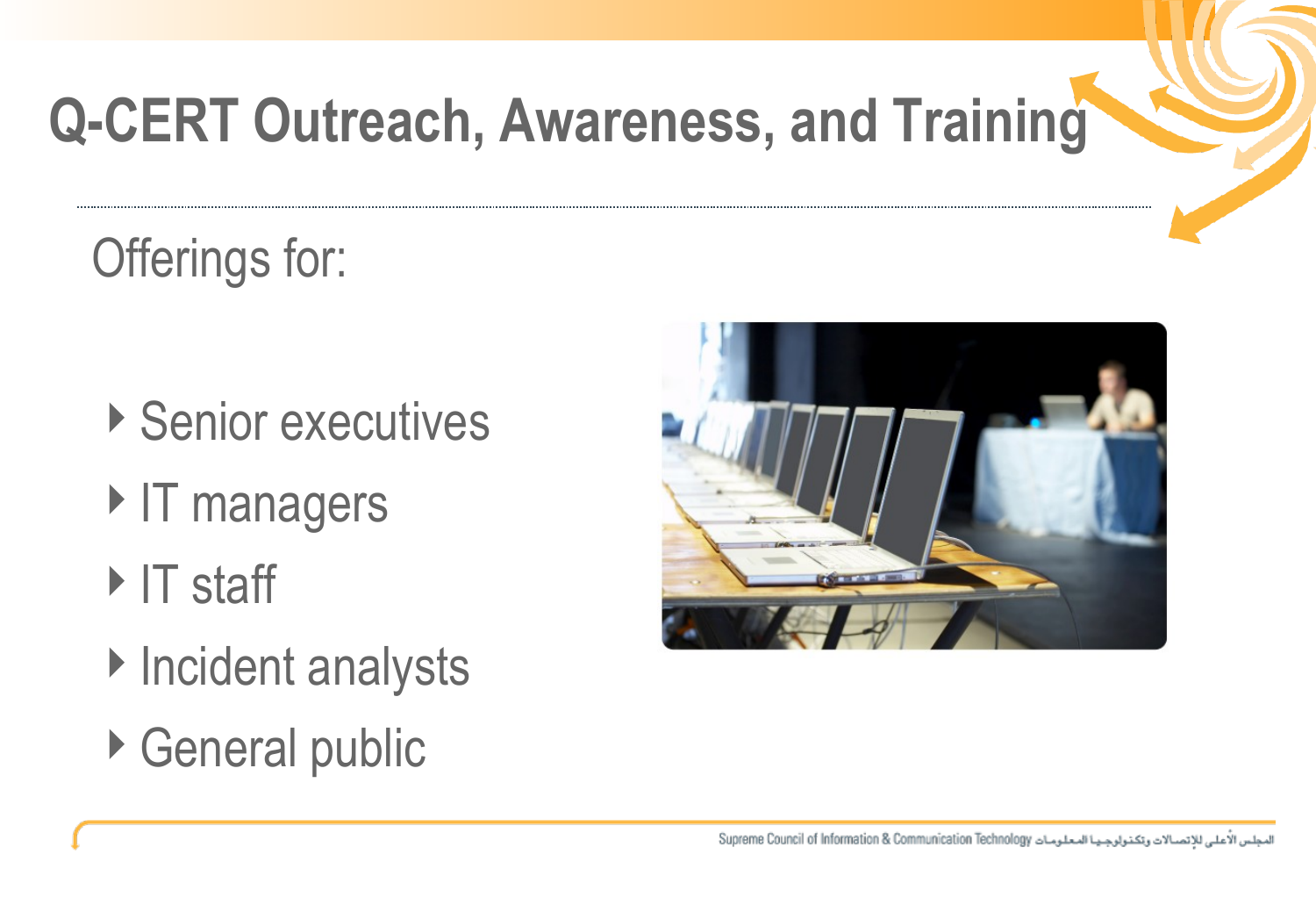## **Q-CERT Incident Management**

- ▶ Watch and Warning
	- provides timely, accurate, and relevant information about vulnerabilities and threats.
- ▶ Incident Response
	- helps your staff deliver a fast, effective response to incidents.

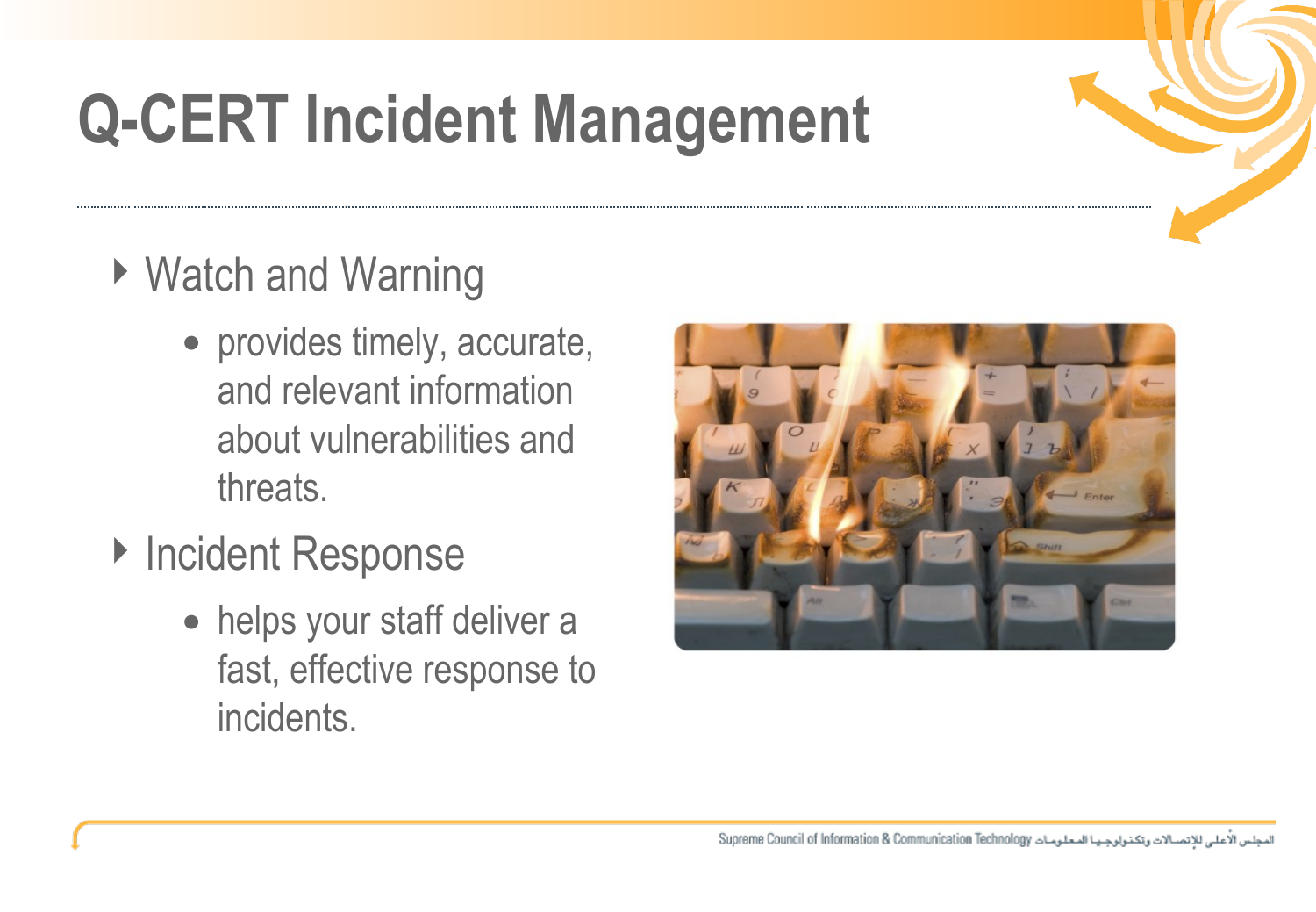## **Specialist 'Lab Services'**

- ▶ Vulnerability Assessment
- ▶ Malware Analysis
- ▶ Open Source Threat Analysis
- ▶ Vulnerability Analysis
- ▶ Computer Forensics
- ▶ Honeypot Analysis
- ▶ Network Flow Analysis



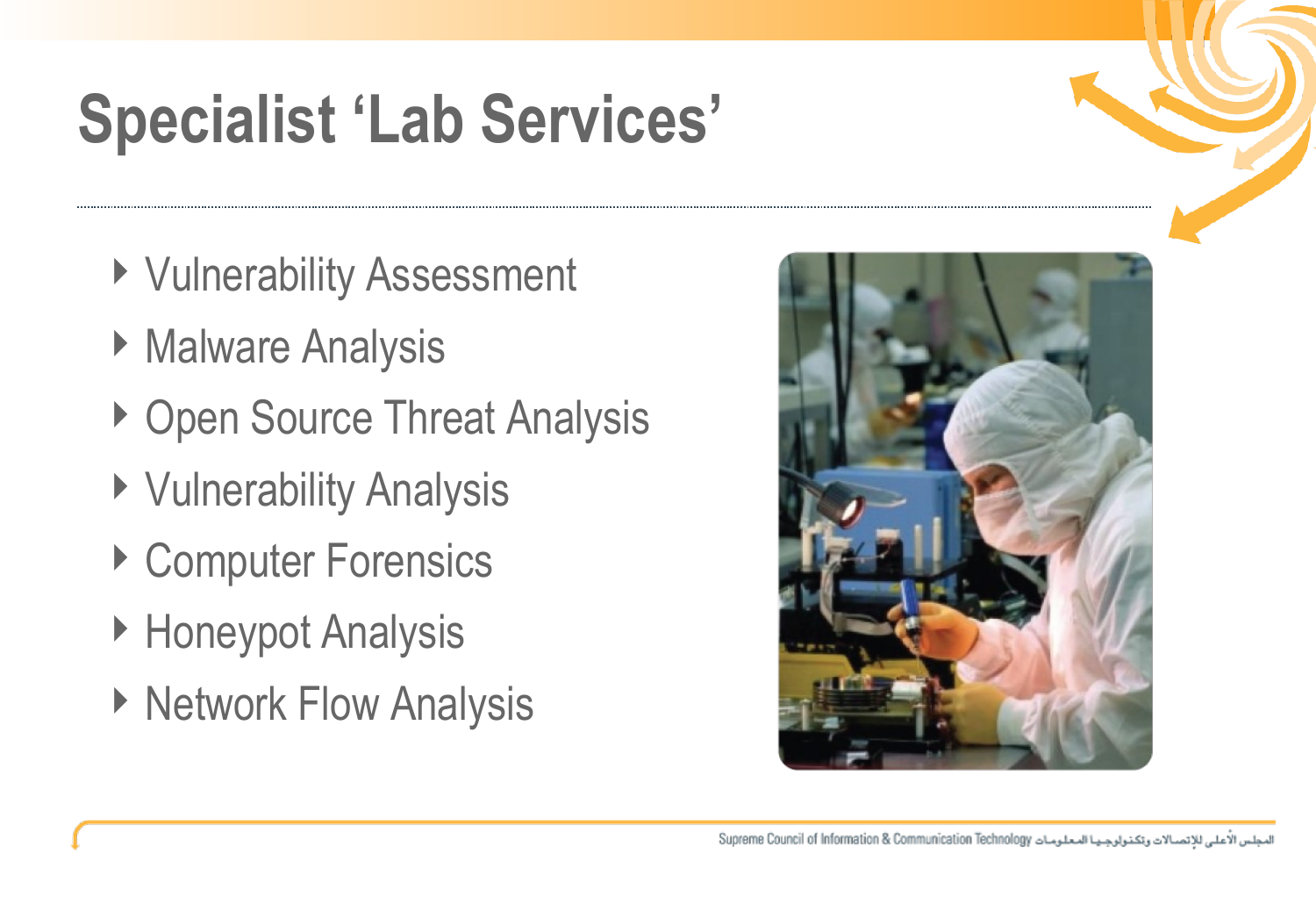# **Qatar's Cyber Security Network (CSN)**

- ▶ Builds a relationship with Q-CERT Incident Management professionals and local subject matter experts to advise your staff during critical incidents and to:
	- Help to you set up your own incident handling capability.
	- Provide training to help build your staff's capabilities.
	- Augment your security early warning notification service.

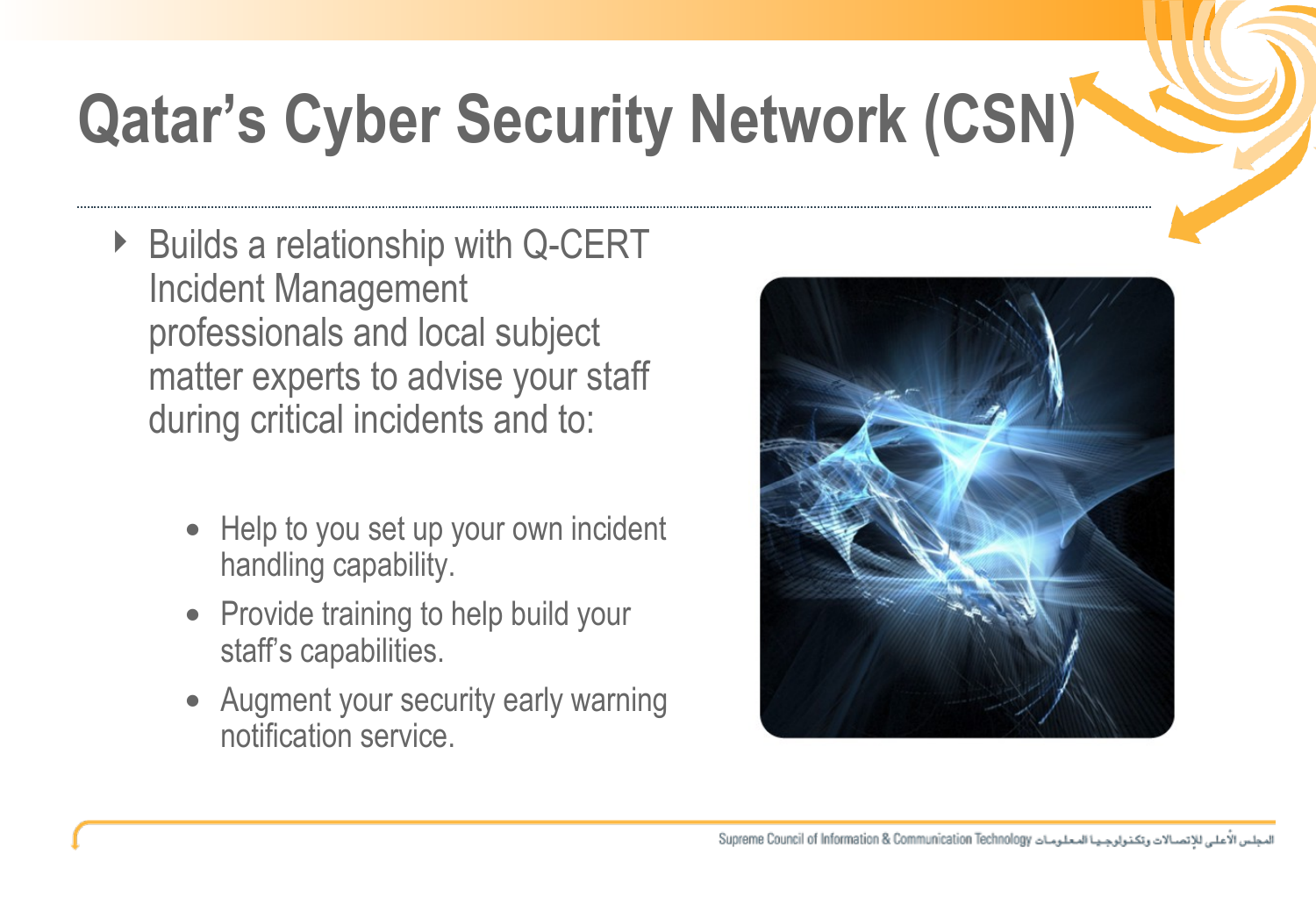# **Qatar's Cyber Security Network (CSN) (2)**

- ▶ Provides a mechanism to coordinate the response to sector, national, or regional attacks.
- **Provides a forum to discuss sector**wide issues and share experiences.
- $\triangleright$  Provides a link to the global information security community.

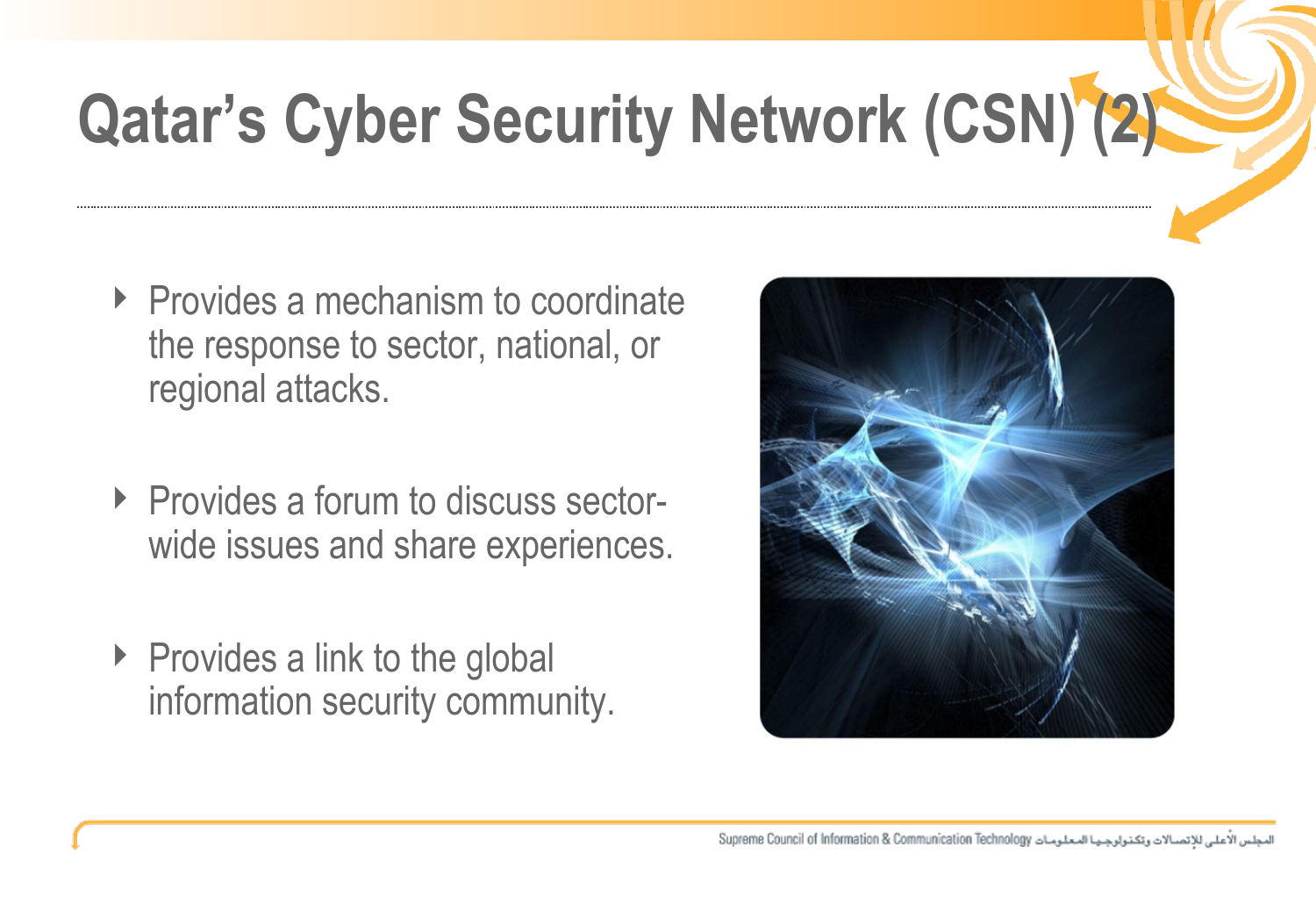#### **What Q-CERT Can Do For You (1)**



- ▶ Cyber vulnerabilities and cyber threat information.
- Draw on contacts in the cybersecurity world.
- ▶ Coordinate incident response activity.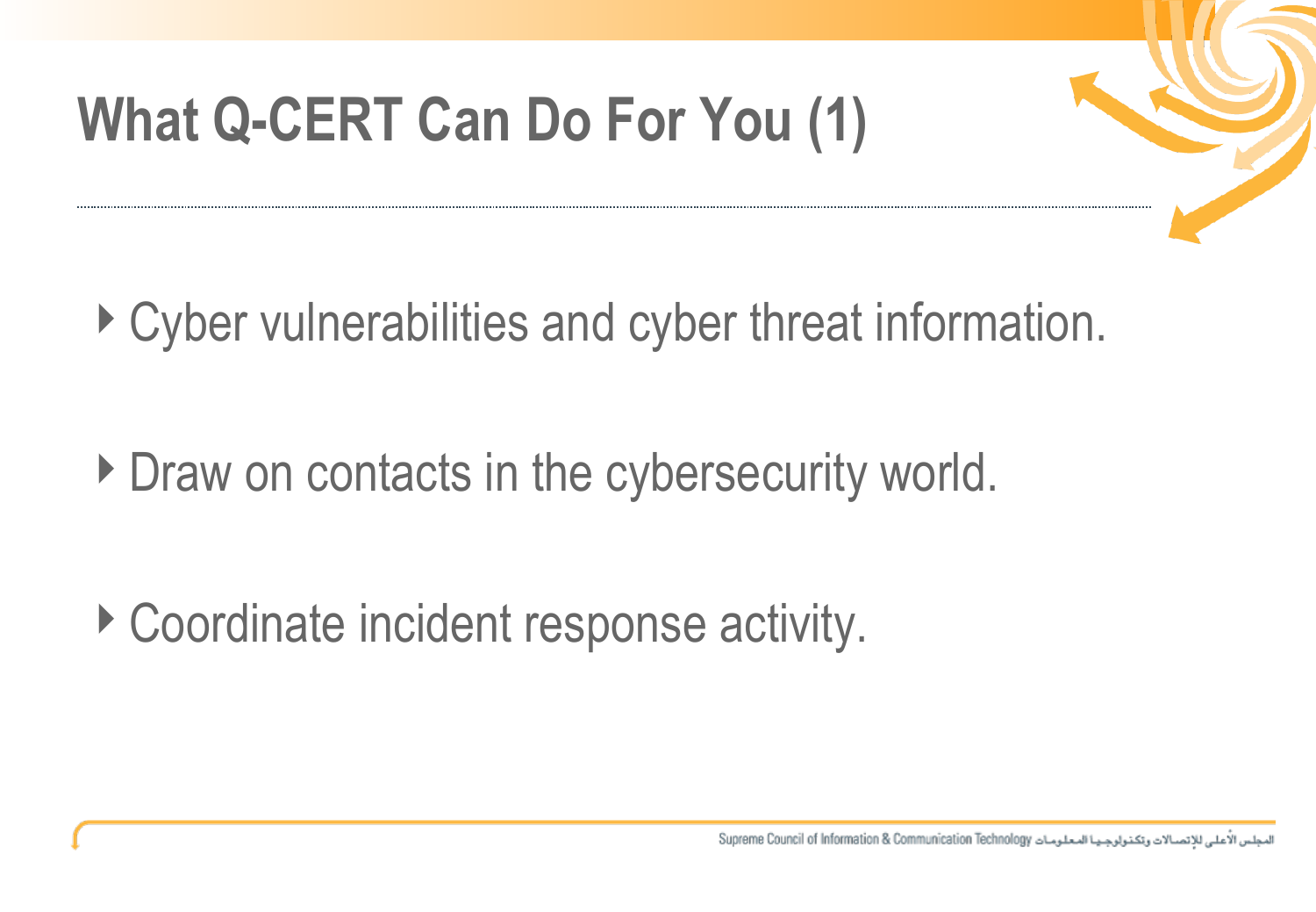#### **What Q-CERT Can Do For You (2)**



- ▶ Coordinate post-incident investigations, including forensic analysis.
- ▶ Coordinate response to cyber attacks pan-sector and panregion.
- ▶ Maintain confidentiality in accordance with a Non-Disclosure Agreement (NDA).
- ▶ Provide 24 x 7 coverage.